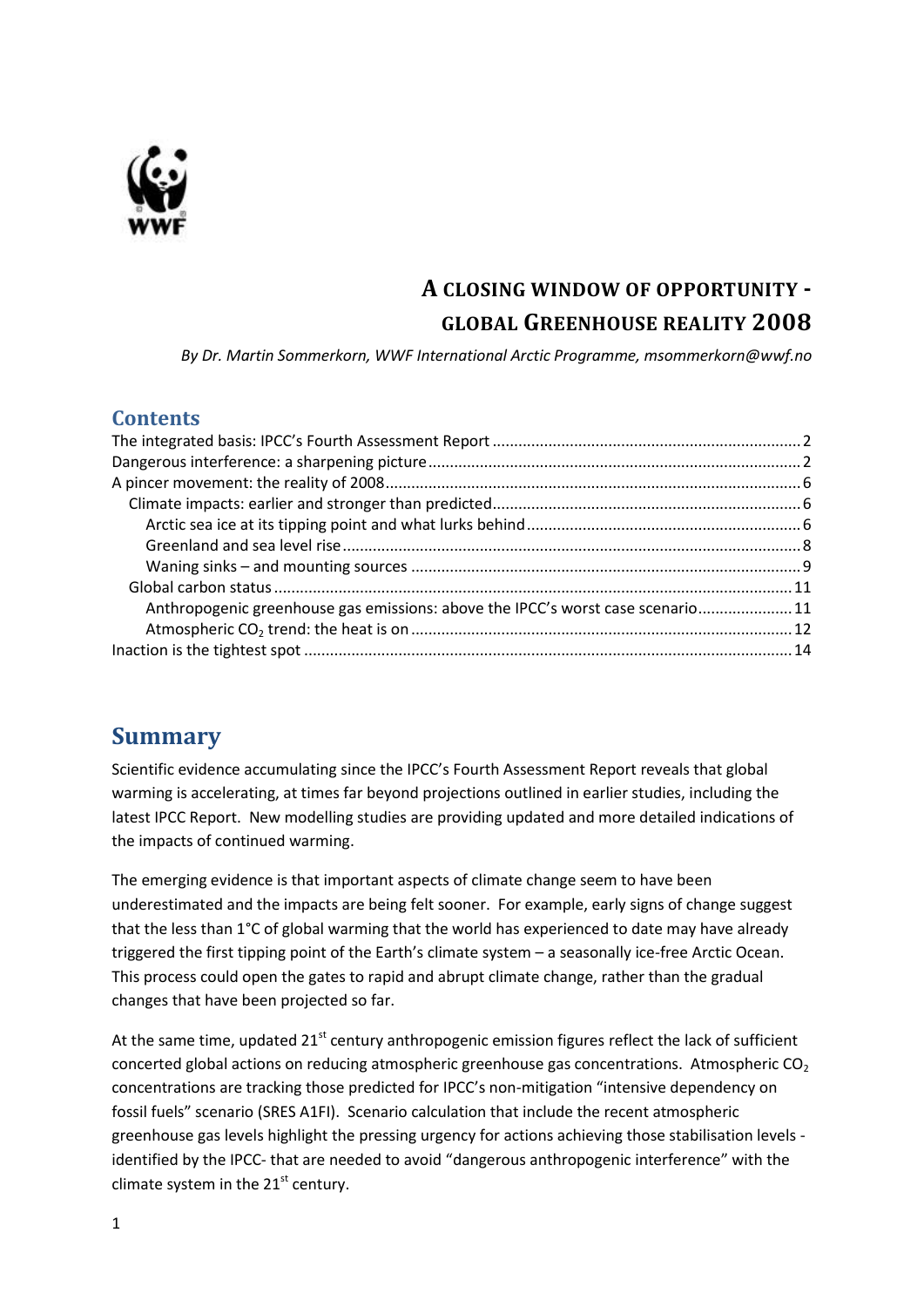In combination these two lines of evidence –presented in context in this paper- clearly demonstrate the inexorably closing window of opportunity to confront the challenge and implement stringent emissions cuts sufficient to maintain a functioning planet that we recognise. The reality of 2008 tells us that climate change is causing dangerous anthropogenic interference at lower thresholds and earlier than expected, both for reasons we control (emissions) and have already caused (earlier and stronger than expected impacts). The cogent implication of this closing pair of scissors is that our mitigation response to climate change now needs to be even more rapid and ambitious.

## <span id="page-1-0"></span>**The integrated basis: IPCC's Fourth Assessment Report**

In 2007 the UN Intergovernmental Panel on Climate Change (IPCC) set out an overwhelming body of scientific evidence which put the reality of human-induced climate change beyond any reasonable doubt. During 2007 the IPCC was also awarded the Nobel Peace prize in clear recognition that climate change poses a major challenge to the security of mankind in the  $21<sup>st</sup>$  century.

Involving over 3800 scientists from over 150 countries and six years of work, the IPCC Fourth Assessment Report (IPCC 4AR), published in instalments between January and November 2007, reviewed and analysed scientific studies published up to the end of 2006, and in a few cases, to early 2007.

The IPCC report provided an integrated scientific assessment of the causes, impacts and consequences of climate change, and linked this evidence with realistic response strategies considering costs, policies, and technologies. The stated objective of the United Nations Framework Conventions on Climate Change (UNFCCC), and through it, IPCC, is the stabilisation of atmospheric greenhouse gas concentrations at a level that will prevent "dangerous anthropogenic interference" with the climate system. Staying below this level would allow ecosystems to adapt naturally to climate change, ensure that food production is not threatened and would enable economic development to proceed in a sustainable manner.

## <span id="page-1-1"></span>**Dangerous interference: a sharpening picture**

In the late 1980s, an advisory group formed by the World Meteorological Organization, the International Council of Scientific Union, and the United Nations Environment Program recommended 2°C global mean surface warming from preindustrial levels as the threshold for dangerous anthropogenic interference (DAI) (Rijsberman & Stewart, 1990). This recommendation has now been accepted by the European Council and the German Advisory Council on Global Change, among other national and international bodies.

The approach of DAI is centred on the normative definition of key vulnerabilities to global warming that are deemed unacceptable (Schneider & Mastrandrea, 2005). Therefore, DAI is not only subject to the societal interpretation of what changes would be acceptable, it is also continuously updated by the growing scientific insight into the global climate system. The association of impacts with average global temperature increase presented by the IPCC 4AR provides an alarming image of the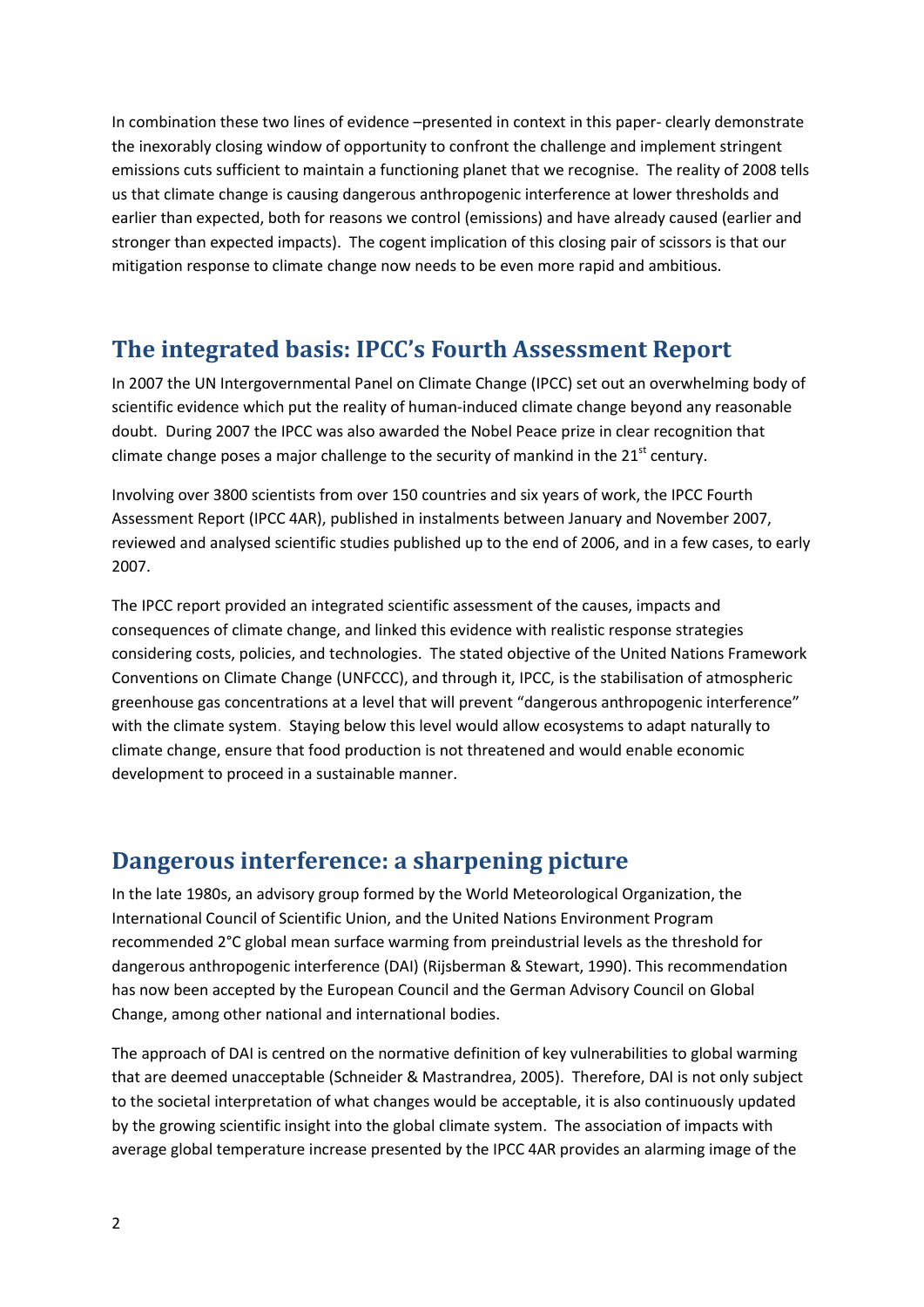impacts of global warming and has affirmed the notion of that more than 2°C global warming represents dangerous interference (Fig. 1).

| <b>WATER</b>                     | Increased water availability in moist tropics and high latitudes<br>Decreasing water availability and increasing drought in mid-latitudes and semi-arid low latitudes |                                                                                                           |                                                                                         |                                                                                            |                                                                                                           |     |  |
|----------------------------------|-----------------------------------------------------------------------------------------------------------------------------------------------------------------------|-----------------------------------------------------------------------------------------------------------|-----------------------------------------------------------------------------------------|--------------------------------------------------------------------------------------------|-----------------------------------------------------------------------------------------------------------|-----|--|
|                                  | 0.4 to 1.7 billion                                                                                                                                                    | 1.0 to 2.0 billion <sup>3</sup>                                                                           |                                                                                         | 1.1 to 3.2 billion                                                                         | Additional people<br>with increased<br>water stress                                                       |     |  |
| <b>ECOSYSTEMS</b>                | Increasing amphibian<br>extinction 4                                                                                                                                  |                                                                                                           | About 20 to 30% species at inc-<br>reasingly high risk of extinction 4                  |                                                                                            | Major extinctions around the globa                                                                        |     |  |
|                                  | Increased coral bleaching <sup>o</sup>                                                                                                                                | Most corals bleached <sup>6</sup>                                                                         |                                                                                         | Widespread coral mortality <sup>6</sup>                                                    |                                                                                                           |     |  |
|                                  | Increasing species range shifts and wildfire risk                                                                                                                     |                                                                                                           | $-15%$                                                                                  | Terrestrial biosphere tends toward a net carbon source, as: 8                              | ~40% of ecosystems affected                                                                               |     |  |
| <b>FOOD</b>                      | Crop                                                                                                                                                                  | Low latitudes<br>Decreases for some cereals                                                               |                                                                                         | All cereals decrease                                                                       |                                                                                                           |     |  |
|                                  | productivity                                                                                                                                                          | Increases for some cereals'<br>Mid to high latitudes                                                      |                                                                                         |                                                                                            | Decreases in some regions <sup>9</sup>                                                                    |     |  |
| <b>COAST</b>                     | Increased damage from floods and storms <sup>10</sup>                                                                                                                 |                                                                                                           |                                                                                         |                                                                                            |                                                                                                           |     |  |
|                                  | Additional people at risk of<br>coastal flooding each year.                                                                                                           | 0 to 3 million                                                                                            |                                                                                         | About 30% loss<br>of coastal wetlands <sup>11</sup><br>2 to 15 million 12                  |                                                                                                           |     |  |
|                                  |                                                                                                                                                                       | Increasing burden from mainutrition, diarrhoeal, cardio-respiratory and infectious diseases <sup>13</sup> |                                                                                         |                                                                                            |                                                                                                           |     |  |
| <b>HEALTH</b>                    |                                                                                                                                                                       | Increased morbidity and mortality from heatwaves, floods and droughts 14                                  |                                                                                         |                                                                                            |                                                                                                           |     |  |
|                                  |                                                                                                                                                                       | Changed distribution of some disease vectors 15                                                           |                                                                                         | Substantial burden on health services <sup>16</sup>                                        |                                                                                                           |     |  |
| <b>SINGULAR</b><br><b>EVENTS</b> | Local retreat of ice in<br><b>Greenland and West</b><br>Antarctic 17                                                                                                  |                                                                                                           | Long term commitment to several<br>metres of sea-level rise due to ice<br>sheet loss 17 |                                                                                            | Leading to reconfiguration<br>of coastlines world wide and<br>inundation of low-lying areas <sup>18</sup> |     |  |
|                                  |                                                                                                                                                                       |                                                                                                           |                                                                                         | Ecosystem changes due to weakening of the meridional overturning circulation <sup>19</sup> |                                                                                                           |     |  |
|                                  | o                                                                                                                                                                     | 2                                                                                                         | 3                                                                                       |                                                                                            |                                                                                                           | 5°C |  |

*Figure 1. Examples of impacts associated with global average temperature change in the 21st century (note that x axis is relative to temperature increase in 1980-1999, which is 0.5*°C *above preindustrial). From IPCC 4AR (WGII, Table TS.3).*

Recent insight has now led to an important shift in emphasis of the arguments defining DAI. Current science is providing evidence that in order to avoid DAI in the long term the global mean temperature threshold would have to be no higher than 1.7°C above preindustrial levels (Hansen et al.,2007). The improved understanding is based on the recognition that DAI must involve a range of regional threshold values of global surface temperature change, a concept consistent with IPCC 4AR (see e.g. "Singular Events" in Fig. 1). This perception has linked to DAI the concept of tipping elements of the climate system that can -triggered by climate warming- cross a threshold and enter a new state without necessary further forcing by the original warming (Lenton et al., 2008).

Some of the tipping elements are to the best of current scientific knowledge anticipated to be triggered by global warming in the range of 1-2°C, and many others when global warming is in the range of 3-5°C (Table 1). Most notably, the majority of tipping elements will – once triggered- result in step changes in the Earth's climate system that are hard or impossible to reverse by human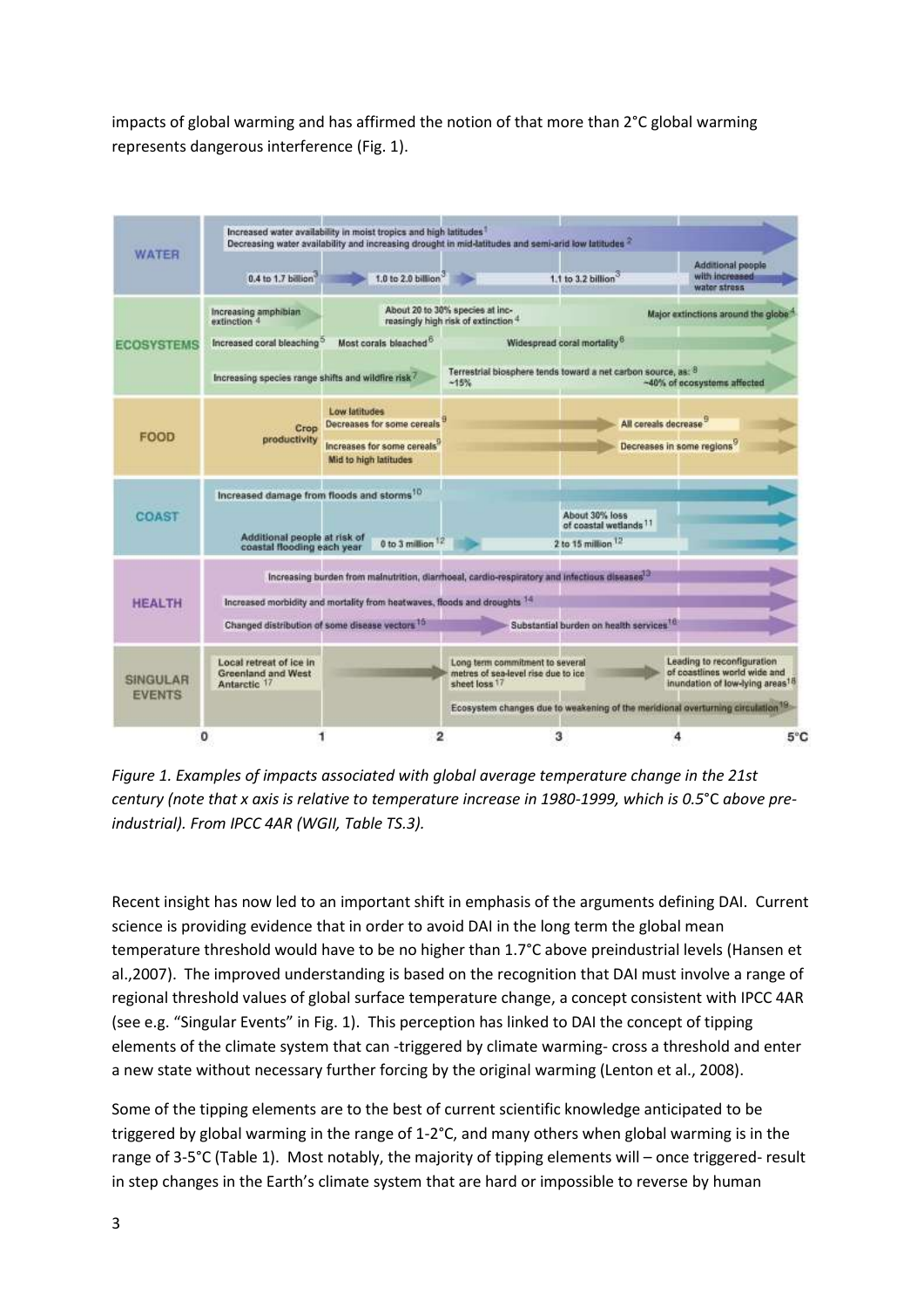actions, and many will accelerate the warming, or have other severe continental-scale or global impacts.

As northern polar temperatures are increasing at approximately twice the rate of the global mean, the loss of the perennial arctic sea ice system and the disintegration of the Greenland Ice Sheet are to the best of current knowledge triggered inside the global 2°C limit (Table 1). The current status of both systems will be discussed in detail below.

*Table 1: Policy-relevant potential future tipping elements in the climate system. From Lenton et al., 2008, modified*

| <b>Tipping element and feature</b>        | <b>Critical value</b>              | Global<br>warming | <b>Transition</b><br>timescale | <b>Key impact</b>            |
|-------------------------------------------|------------------------------------|-------------------|--------------------------------|------------------------------|
| Arctic summer sea ice: decreased areal    | Unidentified air and ocean         | $+0.5-2$ °C       | $^{\sim}$ 10yr                 | Amplified warming,           |
| extent                                    | surface temperature                |                   | (rapid)                        | ecosystem change             |
| <b>Greenland Ice Sheet: decreased ice</b> | +~3°C local air temperature,       | $+1-2$ °C         | >300 yr                        | Sea level +2-7 m             |
| volume                                    | unidentified ocean surface         |                   | (slow)                         |                              |
|                                           | temperature                        |                   |                                |                              |
| West Antarctic Ice Sheet: decreased       | +~5-8°C local air temperature, or  | $+3-5$ °C         | >300 yr                        | Sea level +5 m               |
| ice volume                                | less for ocean surface             |                   | (slow)                         |                              |
|                                           | temperature                        |                   |                                |                              |
| Atlantic thermohaline circulation:        | +9-45 $km^3$ /day freshwater input | $+3-5$ °C         | $^{\sim}$ 100 yr               | Regional cooling, sea level, |
| decreased overturning                     | into North Atlantic                |                   | (gradual)                      | shift of Inter-tropical      |
|                                           |                                    |                   |                                | Convergence Zone             |
| <b>El Nino-Southern Oscillation:</b>      | Unidentified thermocline depth     | $+3-6$ °C         | $^{\sim}$ 100 yr               | Droughts in SE Asia and      |
| increased amplitude                       |                                    |                   | (gradual)                      | elsewhere                    |
| Sahara/Sahel/West African Monsoon:        | 100 mm/yr precipitation            | $+3-5$ °C         | $^{\sim}$ 10 yr                | Increased carrying capacity  |
| decreased rainfall                        |                                    |                   | (rapid)                        |                              |
| Amazon rainforest: decreased tree         | 1100 mm/yr precipitation           | $+3-4$ °C         | $^{\sim}50$ yr                 | Biodiversity loss, decreased |
| fraction                                  |                                    |                   | (gradual)                      | rainfall                     |
| Boreal forest: decreased tree fraction    | +~3-5°C local air temperature      | $+3-5$ °C         | $^{\sim}50$ yr                 | Biome shift                  |
|                                           |                                    |                   | (gradual)                      |                              |

These updated insights now highlight the uncontrollable risks involved for accepting even 2°C global warming, for severe impacts and feedbacks accelerating climate change are likely to be triggered within this range.

Staying well below 2°C global warming compared to pre-industrial levels substantially reduces the risk of triggering step-changes amplifying global warming. Going beyond the 2°C threshold has to be avoided by all means, as impacts are likely to become self-accelerating and in some cases irreversible (Hansen et al., 2007; IPCC 4AR, 2007; Baer & Mastrandea, 2006; Meinshausen, 2006; Knutti et al., 2008).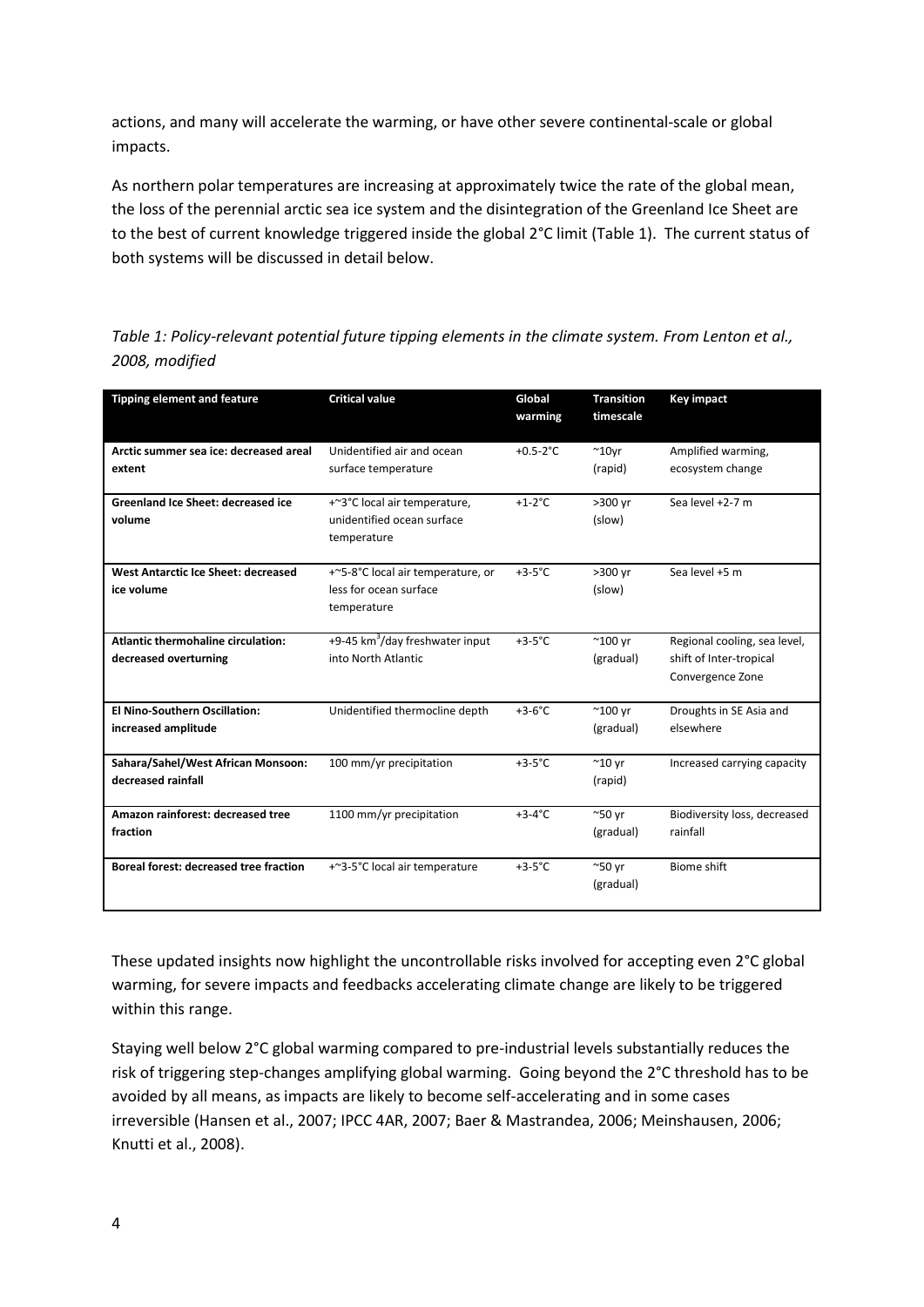The earlier and stronger impacts of climate change on key components of the climate system discussed below highlight sharply how real this risk already has become. These extremely high stakes clearly limit the stabilisation options for atmospheric  $CO<sub>2</sub>$  that should reasonably be pursued.



*Figure 2. The risk of overshooting 2°C global equilibrium warming for different CO<sup>2</sup> equivalent stabilisation levels (from Meinshausen, 2006, modified).*

Recent modelling studies link the likelihood of staying within eventual – or equilibrium- temperature bounds to different atmospheric CO<sub>2</sub> stabilisation levels. They paint an alarming picture of the risks involved for even moderate further increases in atmospheric  $CO<sub>2</sub>$  to cause 2°C and more global warming.

One study (Meinshausen, 2006) concluded that only at a stabilisation of 400 ppm CO<sub>2</sub> equivalents was the risks of overshooting low enough that the achievement of a 2°C target could be termed "likely". It showed that a stabilisation level of 450 ppm  $CO<sub>2</sub>$  equivalents carries a risk of 26 to 78 per cent (mean 47 per cent) to exceed 2°C (Fig. 2). Another assessment (Baer & Mastrandea, 2006) concluded that stabilising at 450 ppm CO<sub>2</sub> (454-480 ppm CO<sub>2</sub> equivalents) risk exceeding 2°C by 46 to 85 per cent, and therefore was more likely than not to exceed the desired temperature threshold. Overshooting a stabilisation target for limited time only significantly increases the likelihood of exceeding the desired temperature threshold, even when the long term stabilisation level would be avoiding this (Schneider & Mastrandea, 2005, Hansen et al., 2008).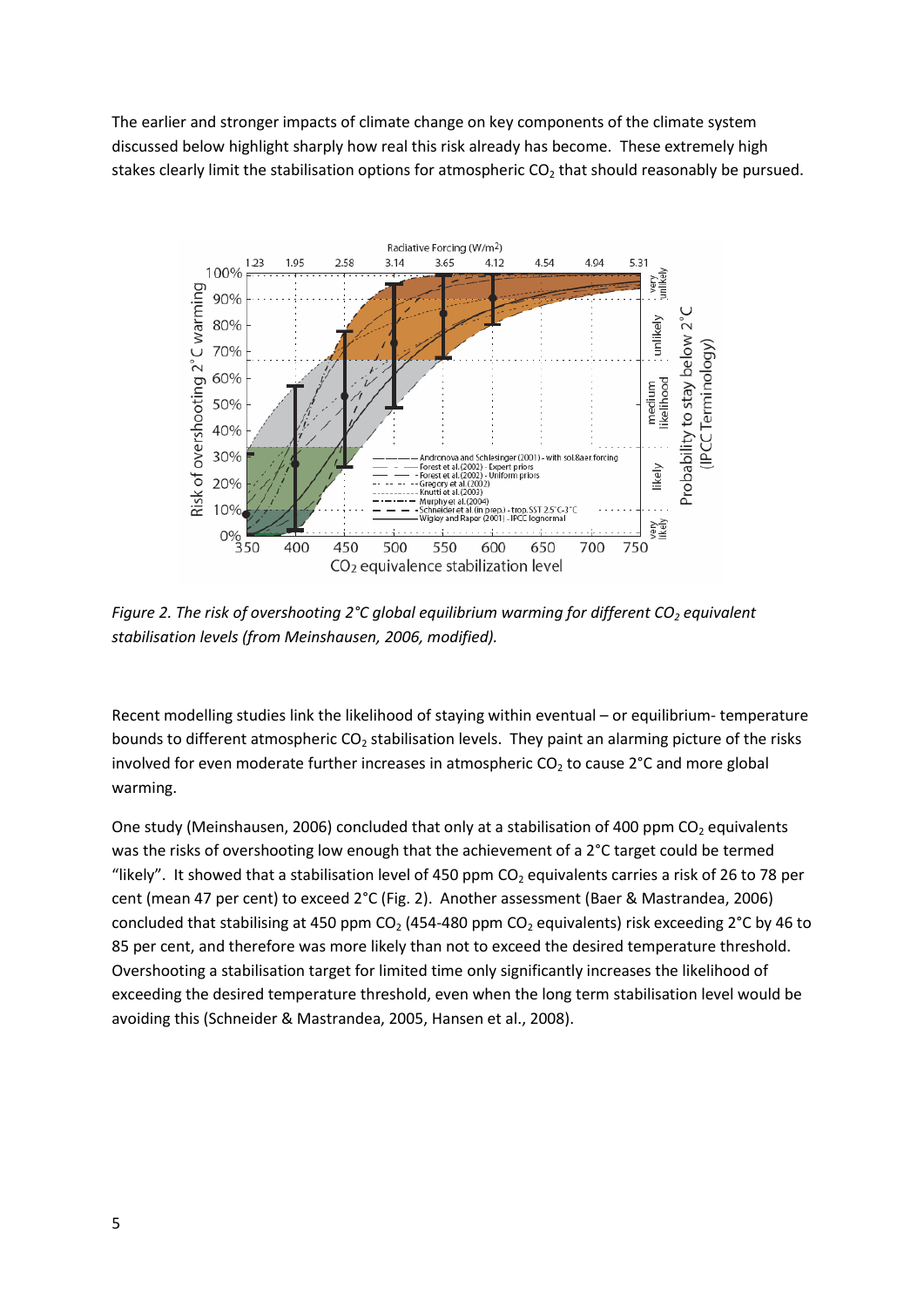# <span id="page-5-0"></span>**A pincer movement: the reality of 2008**

### <span id="page-5-1"></span>*Climate impacts: earlier and stronger than predicted*

Recent observations have highlighted that climate change is impacting key natural systems earlier and stronger than predicted by the IPCC 4AR.

This evidence suggests that the approximately three quarter of a degree C global warming to date has already triggered feedbacks that are accelerating warming earlier than predicted, and through it, possibly climate change itself.

#### <span id="page-5-2"></span>**Arctic sea ice at its tipping point and what lurks behind**

Arctic sea ice is recognised as an indicator of global climate change (ACIA 2005). It has been in decline for three decades, foremost in summer but also in winter. But while IPCC 4AR reported the area covered by summer sea ice to decline linearly at 7.4 per cent per decade (1979-2005), the last four years have seen three record minima that led to the long-term average of decline now being 11.7 per cent per decade. The recent minima fell 39 per cent (2007) and 34 per cent (2008), respectively, below the long-term (1979-2000) average (SEARCH, 2008). This dramatic loss of sea ice means a complete departure of observations from the range IPCC model projections (Fig. 3), demonstrating that actual impacts of climate change were underestimated and that a key component of the climate system was affected much earlier and stronger than predicted.



*Figure 3. Observations (1953-2008) and predictions (mean and range of IPCC models driven with the A1B scenario) of arctic minimum summer sea ice extent (courtesy of D. Notz, Max Planck Institute for Meteorology).*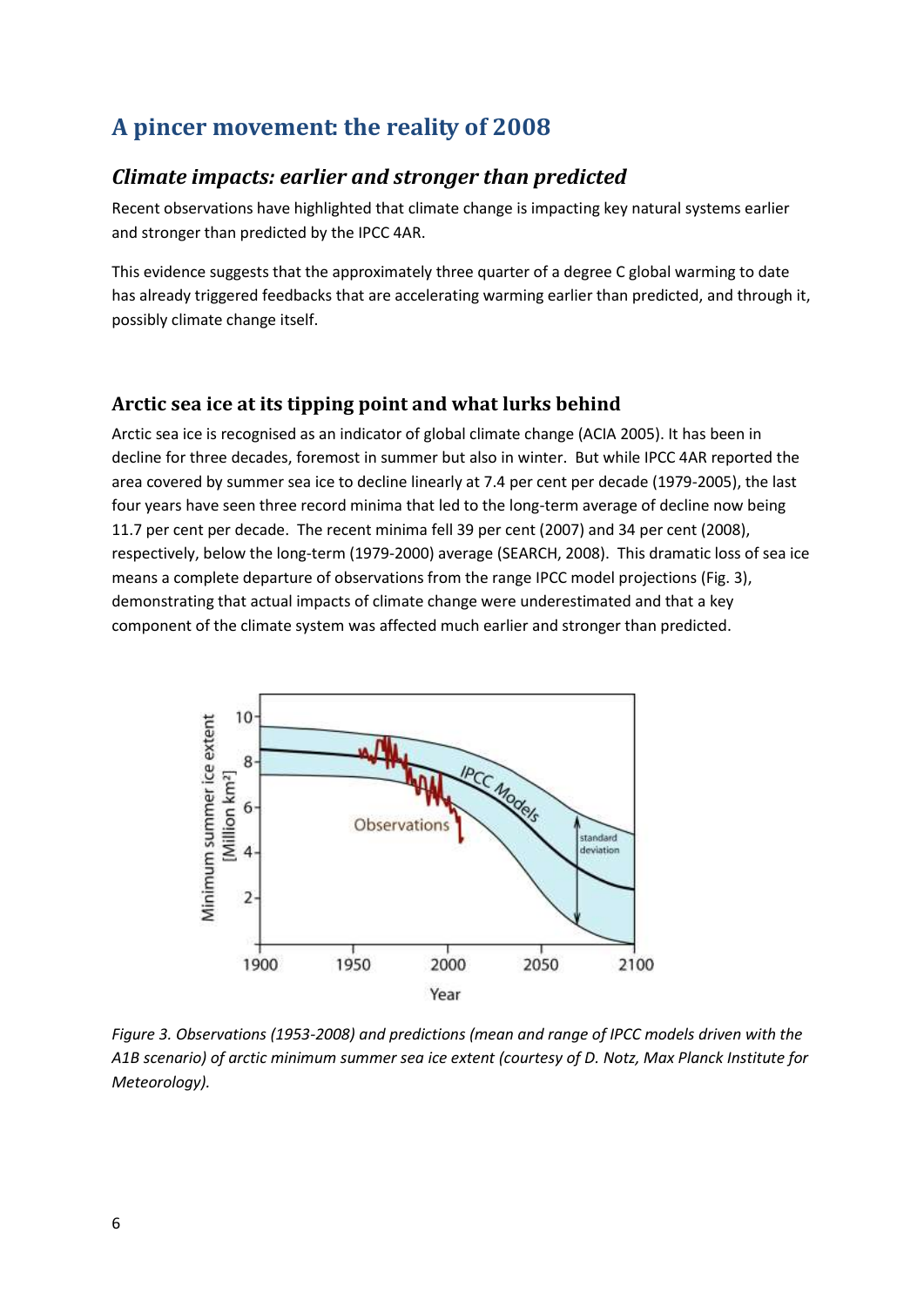Anthropogenic induced warming played a substantial initial role in causing the loss of ice (Stroeve et al., 2007). Warmer arctic air and sea surface temperatures affected the sea ice so that an internal feedback mechanism – the ice-albedo effect- caused substantial and widespread thinning (Rigor & Wallace, 2004). With more ocean water exposed to sunlight, more heat was absorbed that caused more ice to melt and more water to be exposed. This self-perpetuating process dominates the loss of arctic ice. It decreased average ice thickness by one third between 1975 and 2000 (Rothrock et al., 2008) and reduced the area covered by ice older than 4 years by more than half between 1985- 2007 (Maslanik et al., 2007).

The future trend of the extent of summer sea ice is primarily determined by its thickness. With the ice-albedo feedback dominating its overall becoming thinner and younger the area of the sea ice is consequently forecast to deteriorate further (Holland et al., 2006). As the majority of first-year ice melts in an average arctic summer, the Arctic Ocean is now seen to be at or maybe past its tipping point to become ice-free during summers (Lindsey and Zhang, 2005). Already before the minima of 2007 and 2008 observations were approximately 30 years ahead of the mean IPCC model forecast driven by the A1B scenario that predicts an ice-free Arctic Ocean during summer between 2050 and beyond 2100 (Stroeve et al., 2007). Given the unbroken trend of declining summer sea ice, the underestimated magnitude of the ice-albedo effect, and the predictions of continued warming (IPCC 4AR) it is now very likely that an ice-free Arctic Ocean during summer will become reality before mid century (Serreze et al., 2007). Such a state has not occurred in the last one million years (Overpeck et al., 2005).

The implications of the sea ice decline are enormous, both within and beyond the Arctic. The reduction in ice cover has caused the Arctic to warm at a higher rate than the rest of the globe. This additional heat absorbed by the surface waters is warming the Arctic Ocean and the arctic atmosphere (Steele et al., 2008; Serreze & Francis, 2006), feeding it into the global climate system, where it contributes to more global warming.

There is concern that the additional heat will unleash carbon cycle effects that accelerate global warming at an earlier date than previously assumed. The Arctic holds vast stores of carbon that are vulnerable to regional warming and could be partially released to the atmosphere as methane or carbon dioxide, or both. Latest modelling evidence suggests that rapid sea ice loss increases arctic land warming more than three times compared to warming previously predicted for the  $21<sup>st</sup>$  century. This warming is apparent year round and is felt up to 1500 km inland (Lawrence et al., 2008). The additional warming of the land is shown to lead to rapid thawing of certain permafrost soils, which would cause higher emissions of methane and carbon dioxide (Schuur et al., 2008; Khvorostyanov et al., 2008), adding to global warming. Additionally, warming of the shallow arctic shelf seas could potentially destabilize frozen sub-sea sediments and release methane from frozen methane hydrate stores the size of which are estimated to be immense. It is not yet known how much carbon could be released to the atmosphere by such carbon cycle feedbacks triggered by rapid sea ice decline, but any release would accelerate global warming. The earlier than expected loss of sea ice might well trigger an earlier than expected rise of arctic carbon cycle feedbacks accelerating global warming. IPCC projections do not yet incorporate the contribution of greenhouse gases from the Arctic to  $21<sup>st</sup>$ century climate.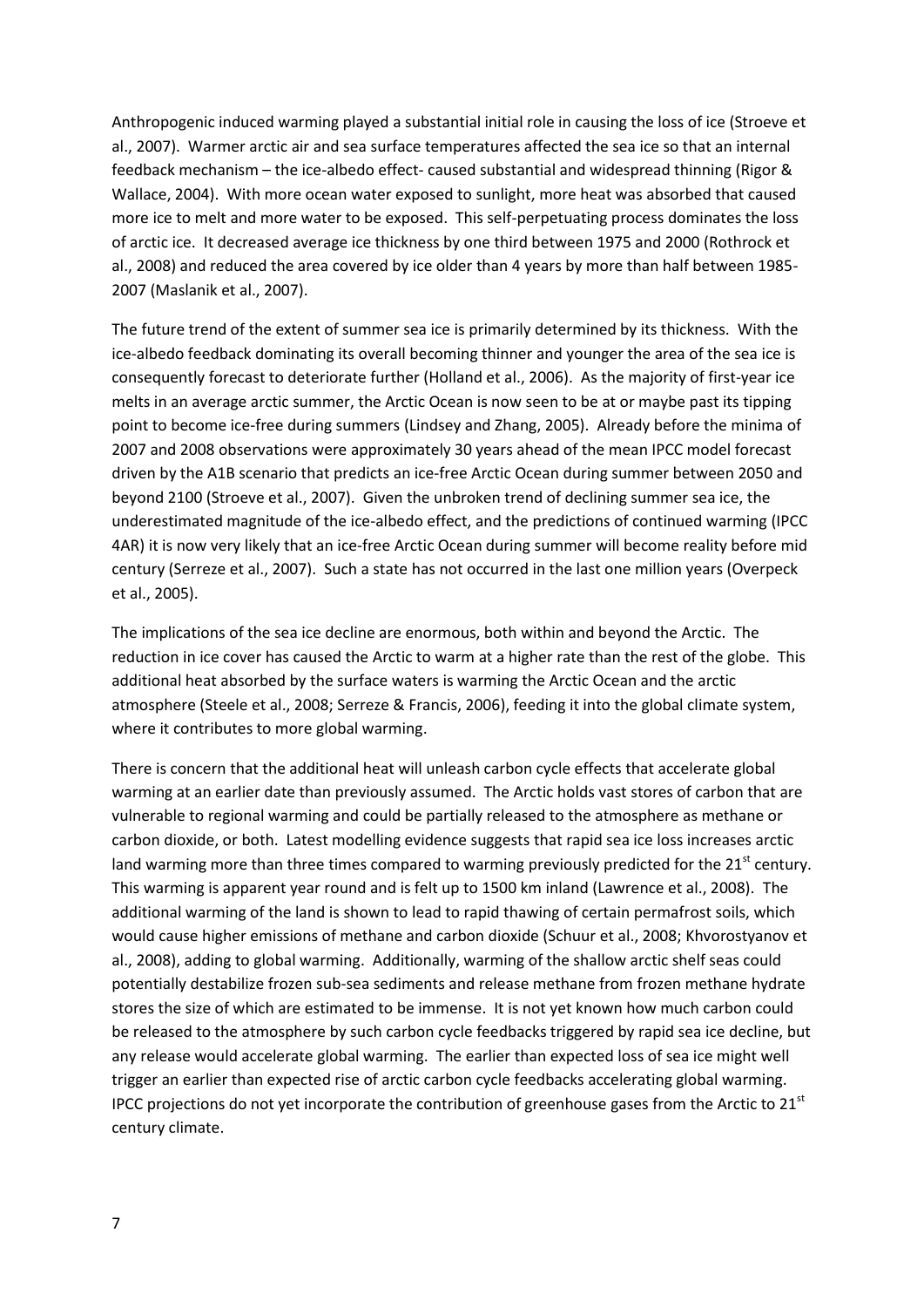### <span id="page-7-0"></span>**Greenland and sea level rise**

The rate at which the Greenland Ice Sheet has been losing ice has accelerated two- to three-fold between assessment periods in the 1990s and the first five years of the 21<sup>st</sup> century (Chen et al., 2006; Velicogna & Wahr, 2006; Krabill et al., 2004, Rignot & Kanagaratnam, 2006). The reason for the accelerated losses is accelerated glacier flow, partly attributed to observed regional sea surface temperature increases. The extent and duration of surface melt caused by warmer air temperatures recently also reached record highs in both southern (2007) and northern (2008) parts of Greenland. Both air and sea temperatures are projected to increase further with global warming, substantially accelerated in periods of rapid sea ice loss, as discussed above. Greenland Ice Sheet melt rates are thus forecast to accelerate further.

The primary reason for global concern about the increased melting of the Greenland Ice Sheet is contribution to global sea level rise. IPCC 4AR had excluded ice dynamics from estimates of sea level increase because the limited understanding of these processes did not allow adequate representation in models. Therefore projections of sea level rise of 0.18-0.59 m until 2100 as stated in IPCC 4AR have to be viewed as lower bound (Rahmstorf et al., 2007). The annual contribution of the Greenland Ice Sheet to sea level rise has doubled recently, compared to IPCC 4AR, to now more than 5 cm per decade (Rignot and Kanagaratnam 2006, Chen et al 2006). It is thus believed that the Greenland Ice Sheet will contribute much more than previously estimated to global sea-level rise during the  $21<sup>st</sup>$  century.

Recent projections of sea level rise of this century including the contribution of the Greenland and West Antarctic (Pritchard & Vaughan, 2007) Ice Sheets show far greater increases than those reported in the IPCC 4th Assessment Report. They conclude that a 2100 sea level rise of 50-140 cm over 1990 is most likely (Rahmstorf, 2007), 80 cm most plausible, and 200 cm theoretically possible (Pfeffer et al., 2008), if global warming is left to continue. To the 80 to 200 cm range the Greenland Ice Sheet is contributing 17 and 54 cm, respectively. However, these 2100 values don't tell the full story.

Paleo-evidence shows that with a warmer climate the Greenland Ice Sheet will substantially decrease in volume and area over the course of many centuries. A threshold beyond which the ice sheet will show self-sustained melt (Ridley et al., 2005) is expected to be crossed if global annual mean temperature exceeds 1.9-4.6°C, or the annual mean temperature for Greenland exceeds 2.7- 6.2°C (Gregory and Huybrechts, 2006; Lowe et al., 2006), or 3°C (ACIA, 2005). Temperatures of this order are well within the range of IPCC projections now realistic within this century (see below), making the status of the Greenland Ice Sheet a concern for contemporary policy. Once the threshold is crossed, it is believed that the melting of the Greenland Ice Sheet will be irreversible and may take place within a few centuries –as has occurred in the past (Hansen et al., 2007; Rohling et al., 2008). The resulting sea level rise of several metres over the coming centuries would flood vast coastal areas, directly putting millions of people at risk. The Stern Report (2007) concluded that already a sea level rise of one meter may threaten up to 200 million people.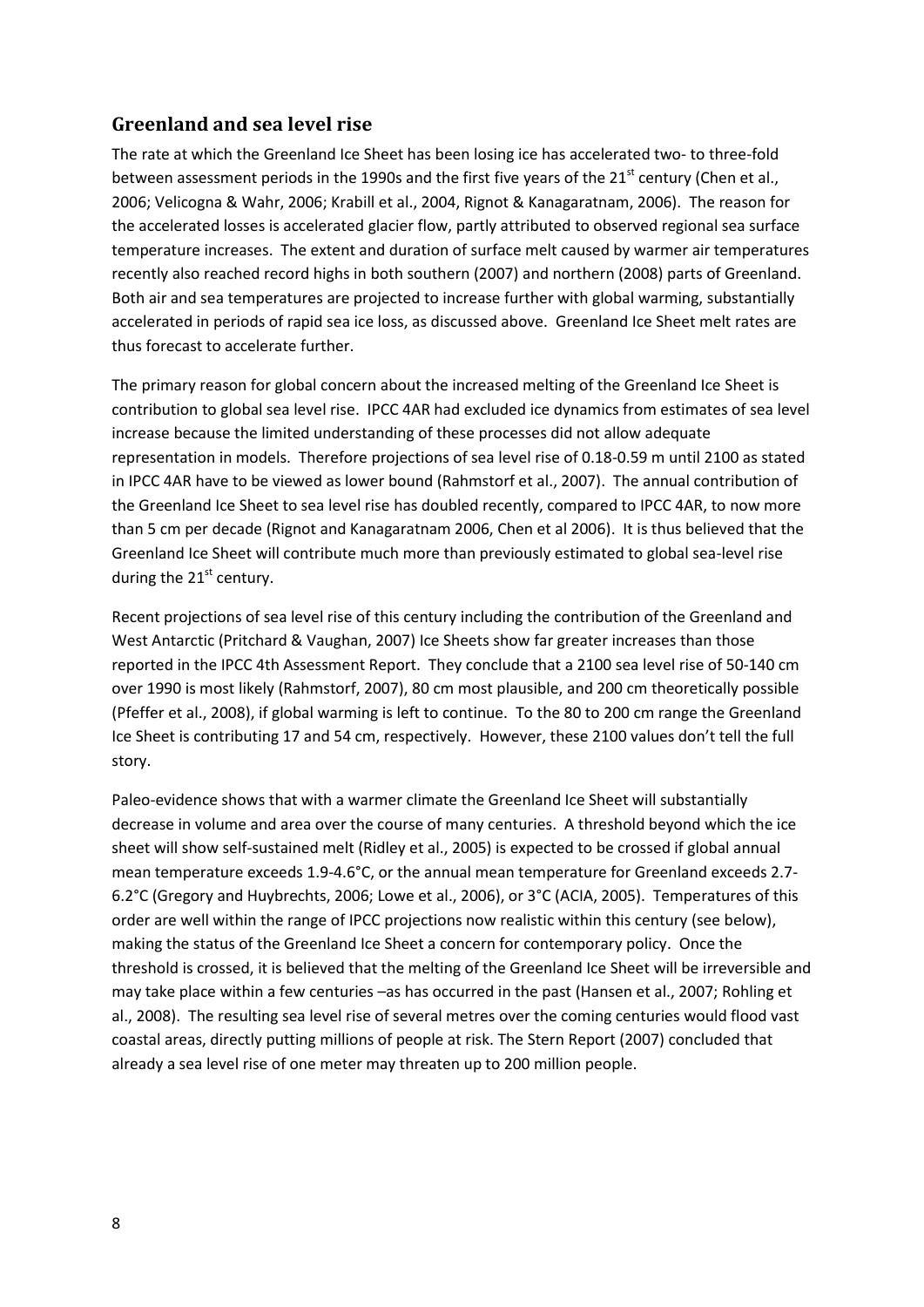#### <span id="page-8-0"></span>**Waning sinks – and mounting sources**

Natural sinks on land and in the oceans remove about half of the anthropogenic CO<sub>2</sub> emitted into the atmosphere. As a result the annual increment in atmospheric  $CO<sub>2</sub>$  is substantially smaller than the increment in anthropogenic emissions. Between 2000 and 2007 natural  $CO<sub>2</sub>$  sinks absorbed 55% of all anthropogenic carbon emissions (29% Land, 26% Ocean), slowing down climate change significantly (Global Carbon Project, 2008). The efficiency of these sinks is sensitive to climate change (Friedlingstein et al., 2006). Consequently, while in 1960 60% of emissions were taken up by the Earth's natural sinks and the rest remained in the atmosphere, this figure has decreased to 55% in 2006 (Fig. 4). The Earth's natural sink strength has decreased by 5% over the last 50 years (Global Carbon Project, 2008).

This reduction matters for two reasons. First, it implies a weakening in the ability of the Earth system to mitigate the effects of emissions, and secondly it highlights a potential positive feedback to global warming that is strongly indicated to strengthen in the future.



*Figure 4. Fraction of anthropogenic emissions that stay in the atmosphere (from Canadell et al., 2007,updated by Global Carbon Project, 2008).*

Almost half of the reduced global ocean sink strength is attributed to an up to 30% decrease in the efficiency of the Southern Ocean sink over the last 20 years (Canadell et al., 2007). This sink removes annually 0.7 Pg (or Gigatons (Gt)) of anthropogenic carbon, and the decline is attributed to the strengthening of the winds around Antarctica enhancing ventilation of natural carbon-rich deep waters (Le Quéré et al., 2007). As the increased intensity of the winds is attributed to global warming and the ozone hole, and the strengthening of Southern Ocean winds is projected to intensify with global warming throughout the  $21<sup>st</sup>$  century, the sink strength of the Southern Ocean is forecast to be declining further.

Northern hemisphere land ecosystems have recently seen reduced sink strength due to experiencing meteorological conditions forecast to be more frequent in a warmer world (Canadell et al., 2007). Major droughts reduced the summer uptake of  $CO<sub>2</sub>$  by vegetation in mid-latitudes, and two decades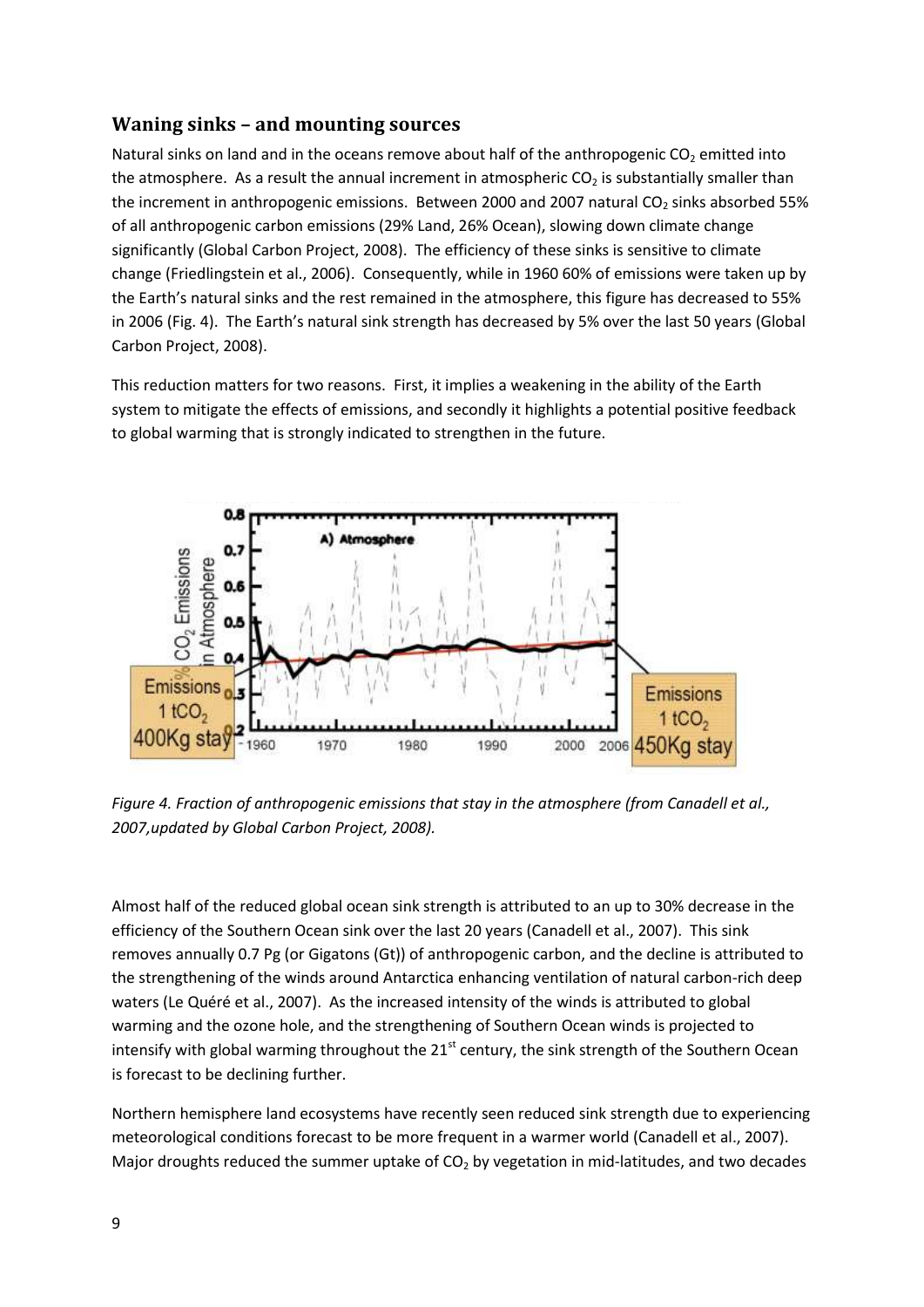of warmer autumns over northern ecosystems have increased their overall carbon losses (Ciais et al., 2005; Angert et al., 2005; Breshears et al., 2005). In combination, these recent assessments highlight that the ability of these land ecosystems to act as sinks may well diminish earlier than previously expected (Piao et al., 2008).

Ocean sink strength will be further reduced in the future as carbon dioxide from emissions affect ocean chemistry, and through it the biological carbonate pump responsible for a substantial part of the ocean's uptake of CO<sub>2</sub>. As carbon dioxide dissolves into the ocean, the water becomes less alkaline (increased acidity). Global average surface seawater pH has been reduced by 0.1 since the industrial revolution (currently 8.18). With emissions continuing to rise as they currently do, pH is estimated to decrease by a further 0.4 by 2100 (Caldeira & Wickett, 2003), a rate of change unprecedented for probably the last 20 million years (Raven et al., 2005). There is concern that ocean organisms, amongst them corals and certain plankton, will not be able to adapt to the rate and scale of this pH change, as their access to carbonate  $-a$  chemical form of  $CO<sub>2</sub>$  in water- becomes restricted. Through access to and processing of this carbonate into solid shells these organisms are controlling the ocean's current uptake and storage of carbon dioxide from the atmosphere. Corals alone account for between a third and half of the global production of solid carbonate (Borges, 2005). The efficiency of corals to built carbonate shell structures will be reduced with further increases in atmospheric  $CO<sub>2</sub>$  concentrations (Kleypas et al., 1999). Such a decline in the effectiveness of the biological pump would further reduce the ocean sink strength and leave more of  $CO<sub>2</sub>$  emissions remaining in the atmosphere to amplify warming.

The implication of a continuing decline in natural sink strength is of great concern for contemporary policy. The longer it takes to begin reducing emissions significantly, the larger the cuts that will be needed to stabilise atmospheric  $CO<sub>2</sub>$ , as at that time we can no longer rely on past proportions of emissions to be removed from the atmosphere by natural sinks. IPCC 4AR suggests that including carbon cycle effects into emission scenarios stabilising at 450 ppm  $CO<sub>2</sub>$  would require cumulative emissions over the 21<sup>st</sup> century to be reduced by more than a quarter over scenarios excluding these effects. Intact natural sinks can thus be regarded as a huge subsidy to the global economy if an equivalent sink had to be created using other climate mitigation options.

The potential of the decreasing efficiency of natural sinks to aggravate global warming has been underestimated in the past. When modelling past and projected behaviour of the carbon cycle with a number of IPCC models driven by emission scenario A2, carbon cycle feedbacks were shown to contribute an additional 20-200 ppm  $CO<sub>2</sub>$  to the atmosphere up to the year 2100. It is equally important that all models underestimated considerably the observed trend at which the natural sinks strength decreased over the last century (Friedlingstein et al., 2006). This sobering insight makes clear that carbon cycle acceleration of global warming is likely to emerge sooner and stronger than predicted. Given the large fraction of emissions that are taken up by natural sinks, any such predicted changes are of serious concern for today's policy.

A further component of the carbon cycle with substantial potential for accelerating global warming has recently started to mount again. Methane levels in the atmosphere have more than doubled since pre-industrial times, accounting for around one-fifth of the human contribution to global warming. Following almost a decade with little change in global atmospheric methane concentration, the last two year have shown renewed sustained growth again (NOAA, 2008). A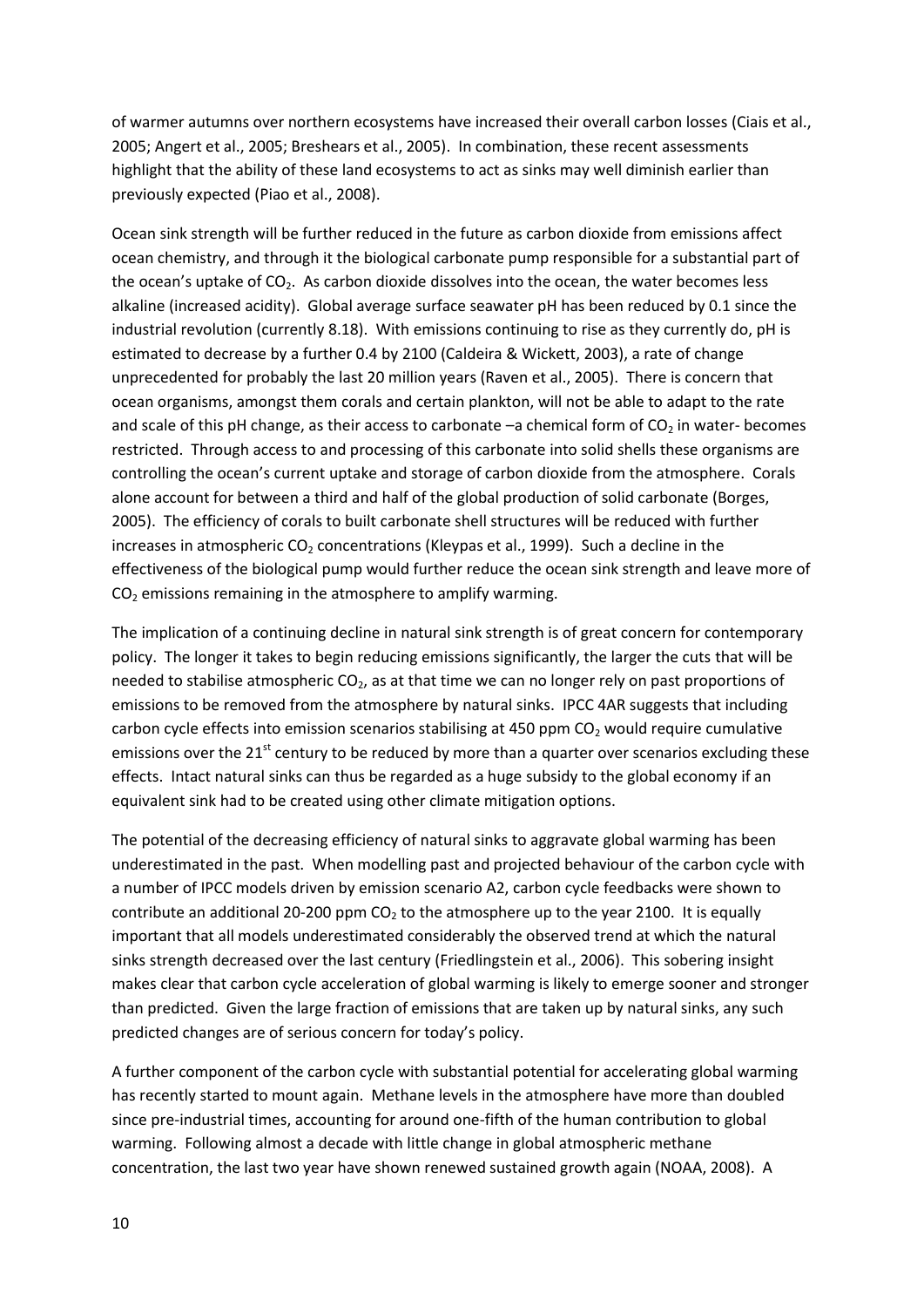substantial part of this added methane may well have originated from increased bacterial emissions from Siberian wetland soils, most presumably due to the very warm conditions that were observed in the region. Similar conditions are forecast to be more regular in the region with climate change.

## <span id="page-10-0"></span>*Global carbon status*

### <span id="page-10-1"></span>**Anthropogenic greenhouse gas emissions: above the IPCC's worst case scenario**

The rise in atmospheric  $CO<sub>2</sub>$  concentration is not only proceeding unhalted – it is increasingly accelerating. The rate of increase has accelerated from 1.5 ppm per year in the 1990s to 2.0 ppm per year since the year 2000, and has reached 2.2 ppm per year in 2007 (Global Carbon Project, 2008; Raupach et al., 2007). We now stand at 383 ppm atmospheric  $CO<sub>2</sub>$ , which amounts to 37 per cent above the pre-industrial level (NOAA, 2008).

After atmospheric methane concentrations – the second largest contributor to warming- were virtually stable for about a decade, the last two years have seen an increase again. Together,  $CO<sub>2</sub>$ and other relevant anthropogenic trace gases currently warm the planet at a rate of about 435 ppm  $CO<sub>2</sub>$  equivalents (NOAA, 2008). While the warming contributed by anthropogenic greenhouse gases increased about 22 per cent from 1990 to 2006,  $CO<sub>2</sub>$  has accounted for about 80 per cent of this increase.

Anthropogenic  $CO<sub>2</sub>$  emissions from fossil fuel are growing four times faster since 2000 than during the previous decade (1990-99: 0.9 per cent/yr; 2000-2007: 3.5 per cent/yr), and above IPCC's worst case emission scenario (A1FI – intensive dependency on fossil fuels) that predicts 4°C global warming (2.4-6.4°C) for 2100 (Fig. 5). Total 2007 anthropogenic emissions amount to 10 Pg C (or Gigatons (Gt) C), with 8.5 Pg C contributed from fossil fuels and 1.5 Pg C from tropical deforestation of 13 million hectares per year (2000-2007) (Global Carbon Project, 2008).



*Figure 5. Actual (two sources: International Energy Agency: IEA; Carbon Dioxide Information Analysis Center: CDIAC) and projected (mean of IPCC scenarios) emissions from fossil fuel (from Raupach et al., 2007,updated by Global Carbon Project, 2008).*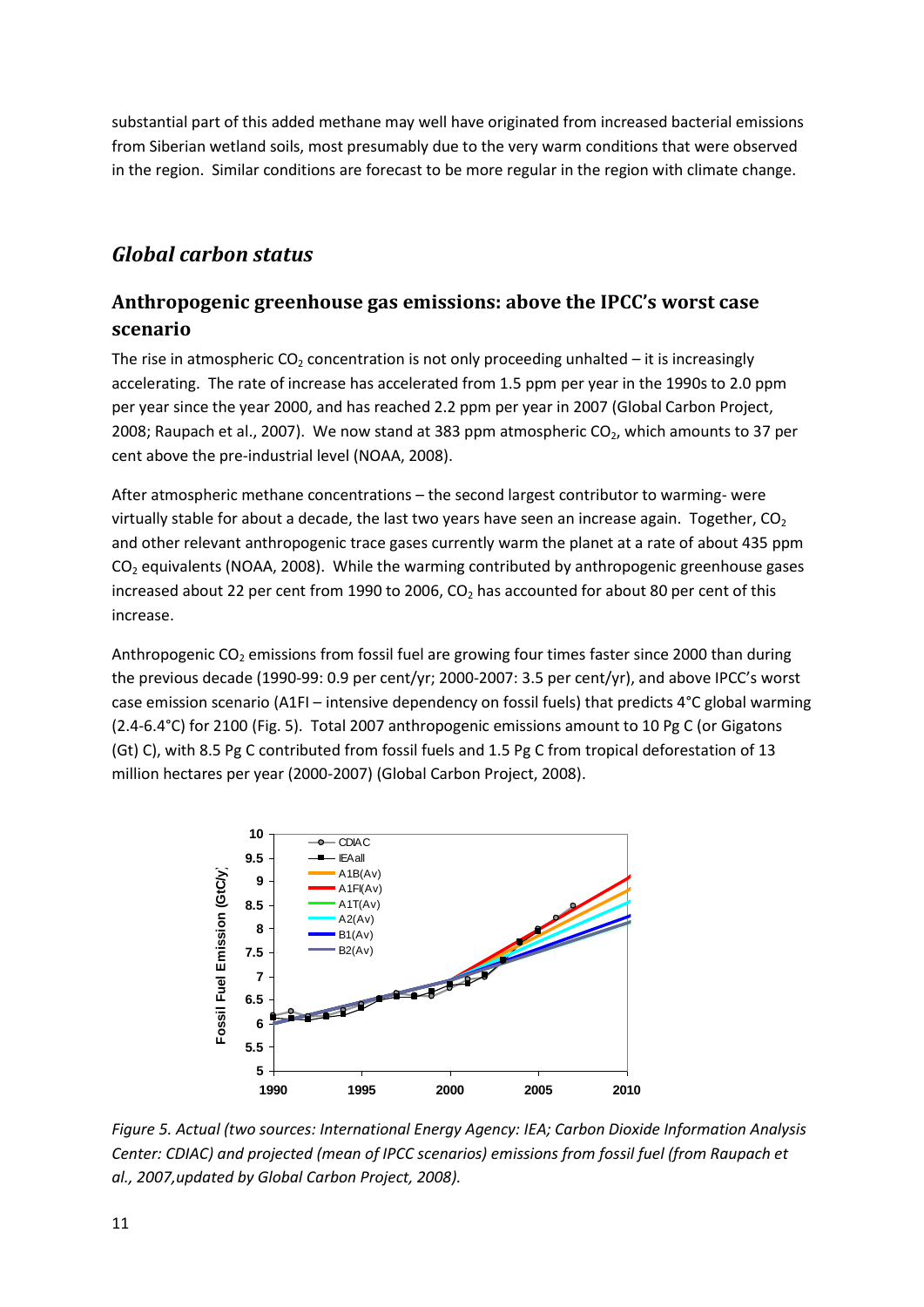#### <span id="page-11-0"></span>**Atmospheric CO<sup>2</sup> trend: the heat is on**

For the 2000-2006 period the drivers of accelerating atmospheric  $CO<sub>2</sub>$  concentrations have been assigned to the increased activity of the global economy (65 per cent), the deterioration of the carbon intensity (17 per cent), and the decreased efficiency of natural sinks (18 per cent) (Canadell et al., 2007). Emissions of less developed but rapidly industrialising countries have increased so that they are now emitting more carbon than developed countries. Over the last decade the carbon intensity of the world's economy (the amount of carbon used to produce an amount of the gross world product) is improving slower than in previous decades, mainly as a result of the combustion of relatively more coal (IEA, 2008). As a result of climate change the efficiency of natural sinks- land and oceans-has decreased by 5 per cent over the last 50 years, so that today already 45 per cent of emissions remain in the atmosphere. This implies that the longer it takes to begin reducing emissions significantly, the larger the cuts needed to stabilize atmospheric  $CO<sub>2</sub>$ .



*Figure 6. Fossil-fuel intensity of the gross world product (GWP) from 1970 to 2007 (A) and the CO<sup>2</sup> budget from 1959 to 2007 (B). Fossil-fuel intensity uses GWP data based on market exchange rates, expressed in U.S. dollars (referenced to 1990, with inflation removed). (B Upper) CO<sup>2</sup> emissions to the atmosphere (sources) as the sum of fossil fuel combustion, land-use change, and other emissions, which are primarily from cement production. (Lower) The fate of the emitted CO2, including the increase in atmospheric CO<sup>2</sup> plus the sinks of CO<sup>2</sup> on land and in the ocean. Flux is in Pg/y carbon (left axis) and Pg/y CO<sup>2</sup> (right axis) (From Canadell et al., 2007, updated by Global Carbon Project, 2008).*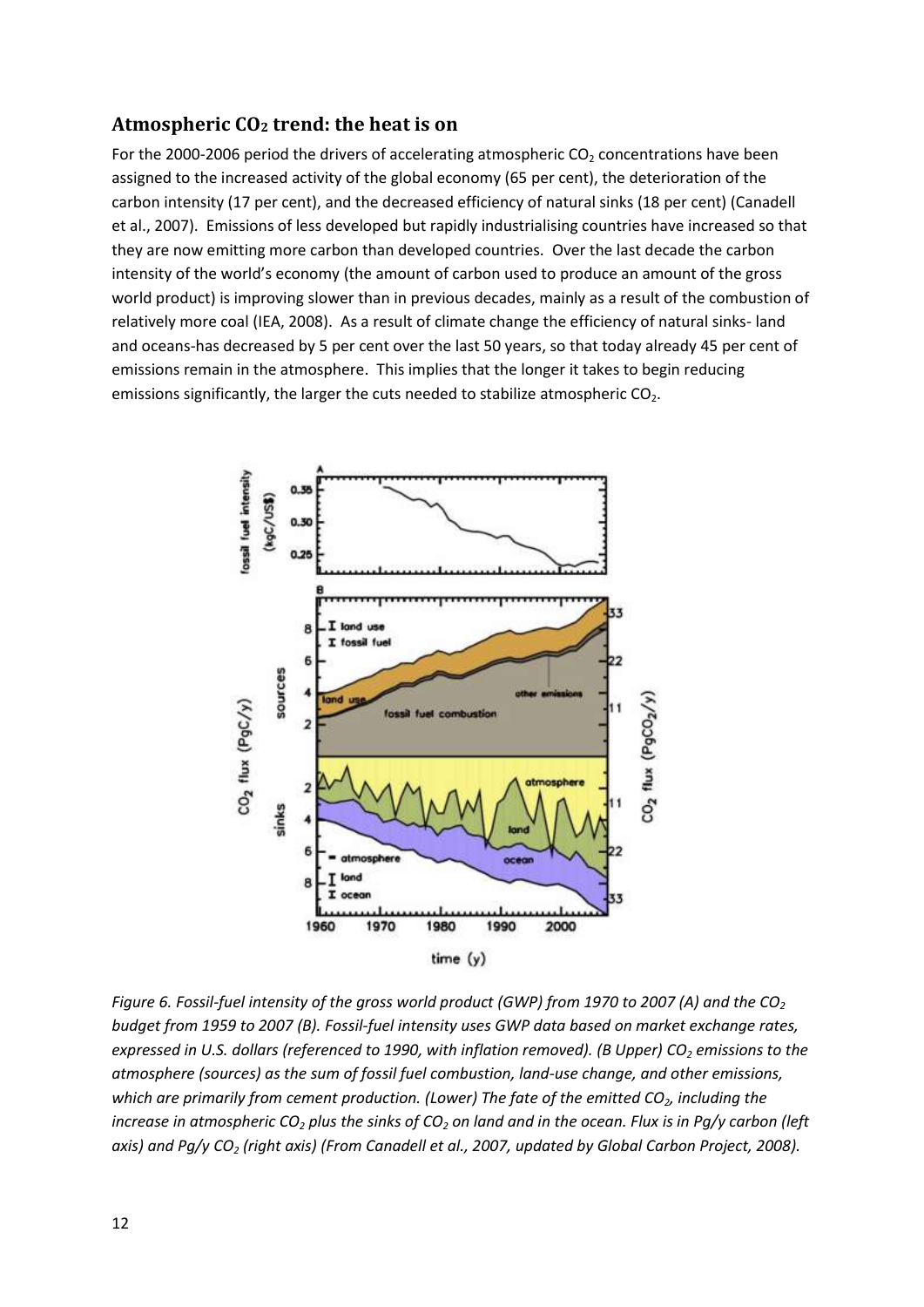In combination, these drivers have led to an acceleration of atmospheric  $CO<sub>2</sub>$  growth one third faster since 2000 than in the previous two decades. This implies that climate forcing will take place stronger and sooner than expected. It has to be stressed here that this stronger climate forcing has not triggered the earlier than expected impacts of climate change discussed above, but will rather soon add to these.

By today, anthropogenic greenhouse gas emissions have increased the global temperature by 0.74°C compared to pre-industrial. But in reality these emissions have already committed the planet to more warming.

First, system inertia, mainly of the oceans, is masking the true warming caused by emissions that have already occurred. Due to the mass and thermal capacity of the oceans and ice, and the slowness of heat transport processes, it takes a long time before the atmosphere reflects in full the consequences of the increased greenhouse gas signal. In consequence, another 0.6°C has to be added to the current warming to account for the eventual warming caused by past emissions (Meehl et al., 2005).

Furthermore, while so far a majority of studies –including IPCC 4AR- are connecting emissions to current century temperature increase by considering only "fast feedbacks" of the global climate system to increased atmospheric greenhouse gas concentration, the committed long-term -or equilibrium- impact of today's emissions increasingly links the timescale of centuries to contemporary policy (Lenton et al., 2008; Hansen et al., 2007). This link is reasoned by strong evidence from paleoclimate, the residence time of  $CO<sub>2</sub>$  in the atmosphere (Fig. 7), the inertia of the climate system, and the possibility of crossing thresholds of irreversible climate feedback processes accelerating the warming along the path of the projected temperature increase (Table 1).



*Figure 7. The fraction of CO<sup>2</sup> remaining in the atmosphere of a pulse CO<sup>2</sup> emission, through time. One third remains in the atmosphere after a century, one fifth is still present after one millennium (From Hansen et al., 2007).*

With climate change affecting important feedback components of the global climate system earlier than expected, the previously mostly excluded "slow feedbacks" increasingly become a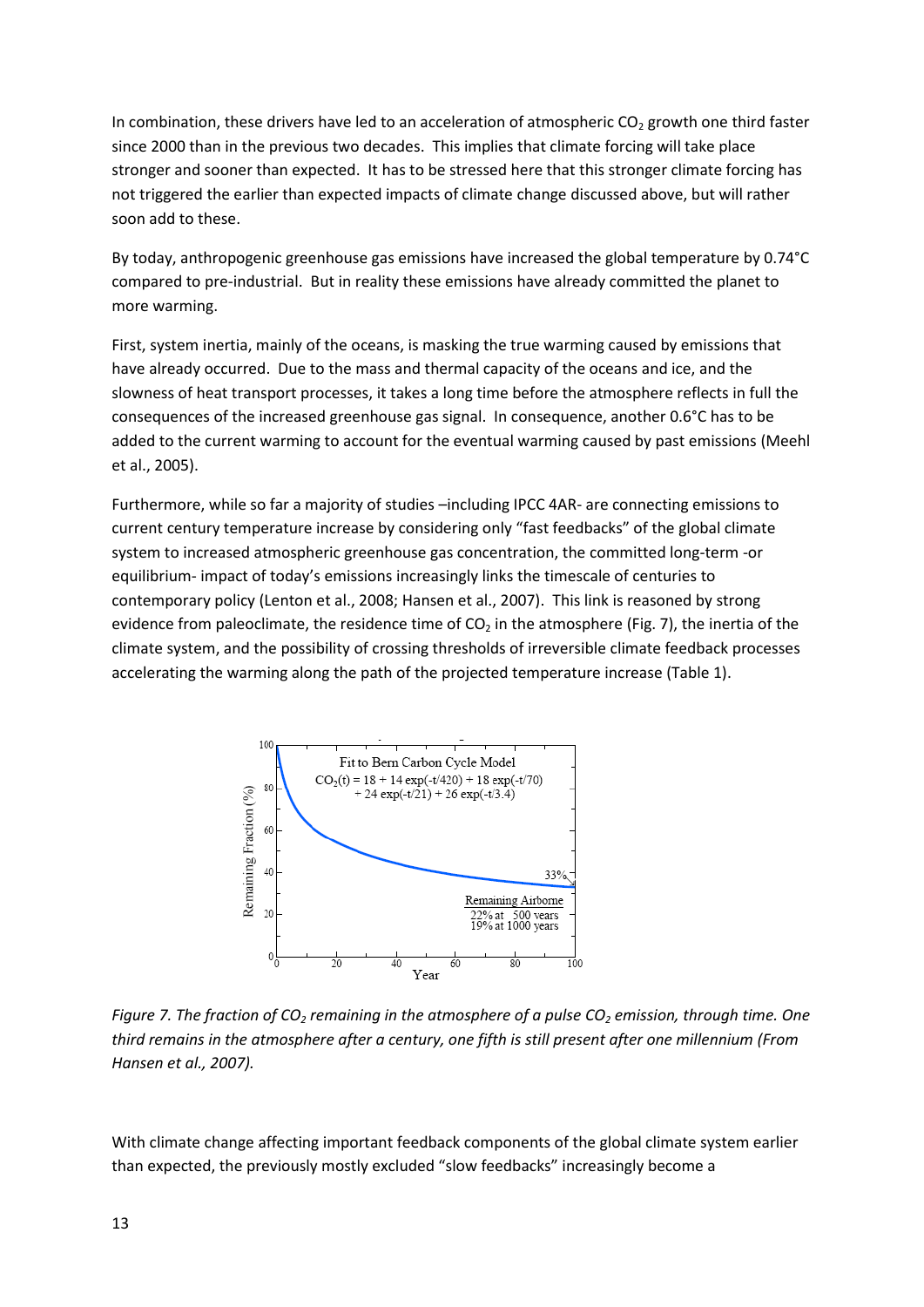responsibility of today's emission policies. Carbon cycle feedbacks are of particular importance as they matter both in the context of natural sink activities and the prospect of providing additional sources for both atmospheric methane and carbon dioxide. However, such processes are currently not (methane), or not adequately (soils) considered for climate projections. Nevertheless, a recent analysis (Friedlingstein et al., 2006) using a number of IPCC models driven by scenario A2 showed how already within this century carbon cycle feedbacks are unanimously materialising by reducing the efficiency of natural sinks, and providing an additional 20-200 ppm  $CO<sub>2</sub>$  (4-44 per cent) to the atmosphere which leads to an additional warming of 0.1 to 1.5°C. IPCC 4AR suggests that including carbon cycle effects into its emission scenarios stabilising at 450 ppm  $CO<sub>2</sub>$  would require cumulative emissions over the 21<sup>st</sup> century to be reduced by 27 per cent over scenarios excluding these effects.

## <span id="page-13-0"></span>**Inaction is the tightest spot**

What is the situation of today that we have manoeuvred the climate system into by our inaction on tackling atmospheric greenhouse gas concentrations?

A shifting emphasis towards the potential triggering of tipping elements of the global climate system highlights that dangerous anthropogenic interference with the global climate system may well start below a 2°C global mean temperature increase over pre-industrial levels. Setting off these tipping elements would trigger step changes towards accelerated warming, accelerated sea level rise, and fundamentally changing water regimes.

At the same time climate change is affecting key components of the global climate system earlier and stronger than previously projected. The most critical systems to show such effects – the Greenland Ice Sheet and the arctic sea ice- have the potential to substantially aggravate sea level rise and trigger releases of more greenhouse gases from frozen arctic stores, respectively. This evidence provides urgency as it signals higher – not lower- sensitivity of key climate system components to climate change.

Emission rates are accelerating, rapidly increasing the baseline from which reductions of atmospheric greenhouse gases will have to start. Due to the long residence time of  $CO<sub>2</sub>$  in the atmosphere they constitute a long term commitment to further warming. At the same time climate change is already reducing the efficiency of natural sinks that are the primary reducers of atmospheric  $CO<sub>2</sub>$ .

Considering the actual emission numbers from 2000-2008 and the best available scientific understanding of the relationship between emissions and the time course of resulting atmospheric concentrations, recent research (Andersen &Bows, 2008) has demonstrated the increasingly demanding nature of reconciling the 2°C global temperature increase threshold with emission pathways of all anthropogenic greenhouse gases. An upper threshold of atmospheric concentration of 450 ppm  $CO<sub>2</sub>$  equivalents is necessary to stay below  $2^{\circ}C$ , applying the IPCC 4AR's climate sensitivity with carbon cycle feedbacks included. The study brings into sharp focus that today only the most stringent actions on all aspects of mitigation – earliest possible emission peak, highest practical emission reduction thereafter, and highest action tackling deforestation – would result in keeping the planet within the bounds of 2°C temperature increase compared to preindustrial levels.